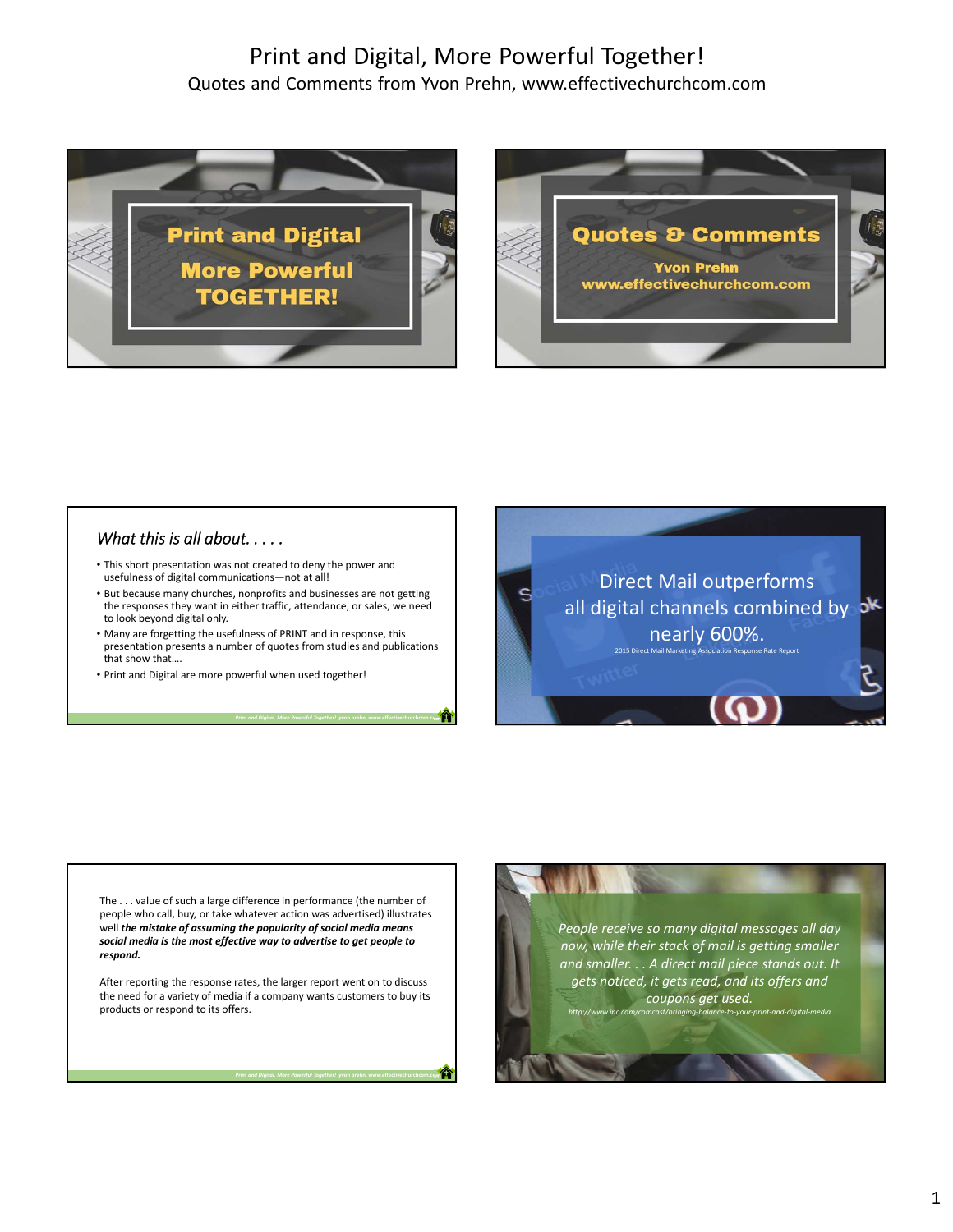## Print and Digital, More Powerful Together! Quotes and Comments from Yvon Prehn, www.effectivechurchcom.com

One of the most effective pieces of direct mail you can create is a POSTCARD.

Postcards are almost always at least glanced at and if of interest are posted on the refrigerator communication central for every home that has one.

No social media post has that continuing exposure.

*Print and Digital, More Powerful Together! y***von prehn, www.effectivechurchcom.com** 

*Print and Digital, More Powerful Together! y***von prehn, www.effectivechurchcom.com** 

*According to marketing experts, there is a new resurgence of print marketing from forward‐thinking business people who recognize the revenue potential of direct‐mail ads and other print promotions. In a crowded online market in which users are bombarded with banner ads and display ads, people are becoming jaded by internet advertising. Print is becoming a legitimate alternative.*

*http://www.lawtonprinting.com/blog/integrating\_print\_and\_digital,\_print\_is\_key\_to\_success\_in\_a\_digital\_world/75*

It's harder to ignore print advertising, particularly something like a postcard because you have to physically handle it, even if you throw it away.

Many people don't even see banner ads or online advertising they want to ignore. You can opt out before even looking at them.